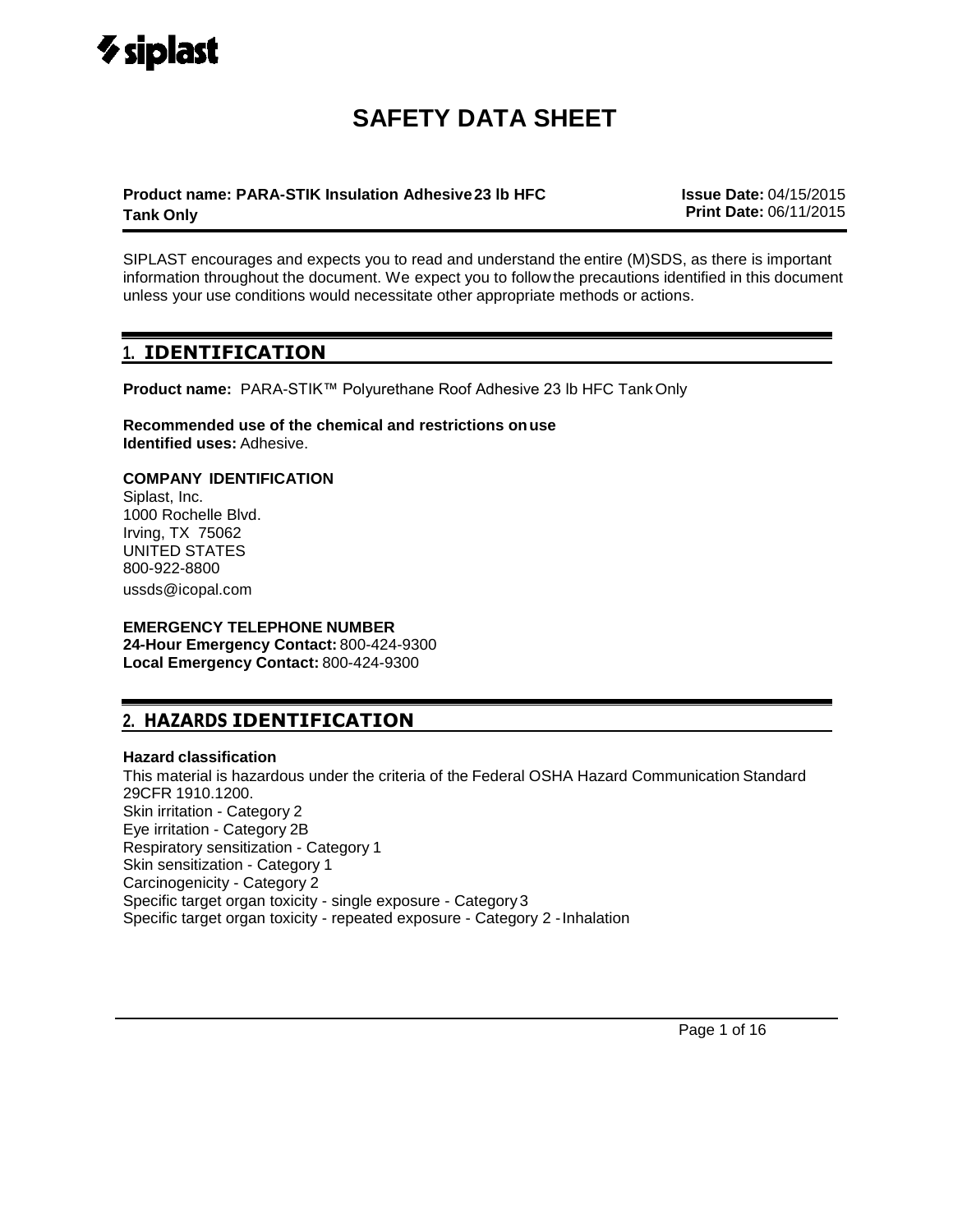**Label elements Hazard pictograms**



## Signal word: **DANGER!**

#### **Hazards**

Causes skin and eye irritation. May cause an allergic skin reaction. May cause allergy or asthma symptoms or breathing difficulties if inhaled. May cause respiratory irritation. Suspected of causing cancer. May cause damage to organs (Respiratory Tract) through prolonged or repeated exposure if inhaled.

## **Precautionary statements**

### **Prevention**

Obtain special instructions before use. Do not handle until all safety precautions have been read and understood. Do not breathe dust/ fume/ gas/ mist/ vapors/ spray. Wash skin thoroughly after handling. Use only outdoors or in a well-ventilated area. Contaminated work clothing should not be allowed out of the workplace. Wear protective gloves. Use personal protective equipment as required. In case of inadequate ventilation wear respiratory protection.

## **Response**

IF ON SKIN: Wash with plenty of soap and water.

IF INHALED: Remove victim to fresh air and keep at rest in a position comfortablefor breathing. Call a POISON CENTER or doctor/ physician if you feel unwell. IF IN EYES: Rinse cautiously with water for several minutes. Remove contact lenses, if present and easy to do. Continue rinsing.

IF exposed or concerned: Get medical advice/attention.

If skin irritation or rash occurs: Get medical advice/ attention.

If eye irritation persists: Get medical advice/ attention.

Take off contaminated clothing and wash beforereuse.

## **Storage**

Store in a well-ventilated place. Keep container tightly closed. Store locked up.

## **Disposal**

Dispose of contents/ container to an approved waste disposal plant.

## **Other hazards**

No data available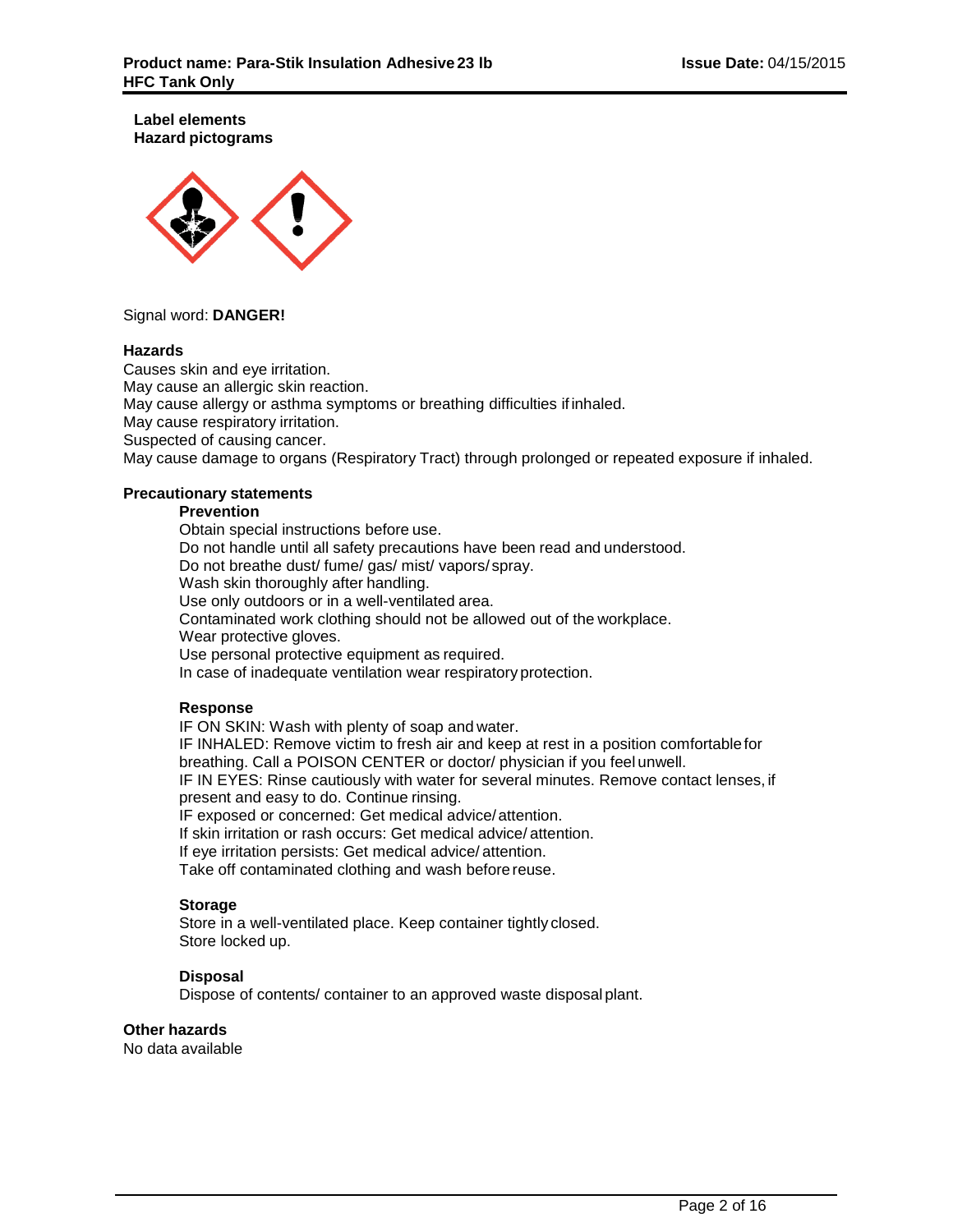## **3. COMPOSITION/INFORMATION ON INGREDIENTS**

**Chemical nature:** Construction and composite applications This product is a mixture.

| <b>Component</b>                                                         | <b>CASRN</b> | <b>Concentration</b>    |
|--------------------------------------------------------------------------|--------------|-------------------------|
| Diphenylmethane Diisocyanate, isomers and<br>homologues                  | 9016-87-9    | $>= 10.0 - \le 30.0 \%$ |
| 4,4'-Methylenediphenyl diisocyanate                                      | 101-68-8     | $>= 7.0 - \le 13.0\%$   |
| Polymethylenepolyphenyl polyisocyanate,<br>polypropyleneglycol copolymer | 53862-89-8   | $>=$ 30.0 - $<=$ 60.0 % |
| N,N'-Dimorpholinodiethylether                                            | 6425-39-4    | $>= 1.0 - 5.0\%$        |
| 1,1,1,2-Tetrafluoroethane                                                | 811-97-2     | $>= 10.0 - \le 30.0\%$  |
|                                                                          |              |                         |

*Note*

Note: CAS 101-68-8 is an MDI isomer that is part of CAS9016-87-9.

## **4. FIRST AID MEASURES**

## **Description of first aid measures**

**General advice:** First Aid responders should pay attention to self-protection and use the recommended protective clothing (chemical resistant gloves, splash protection). If potential for exposure exists refer to Section 8 for specific personal protective equipment.

**Inhalation:** Move person to fresh air. If not breathing, give artificial respiration; if by mouth to mouth use rescuer protection (pocket mask, etc.). If breathing is difficult, oxygen should be administered by qualified personnel. Call a physician or transport to a medicalfacility.

**Skin contact:** Remove material from skin immediately by washing with soap and plenty of water. Remove contaminated clothing and shoes while washing. Seek medical attention if irritation persists. Wash clothing before reuse. An MDI skin decontamination study demonstrated that cleaning very soon after exposure is important, and that a polyglycol-based skin cleanser or corn oil may be more effective than soap and water. Discard items which cannot be decontaminated, including leather articles such as shoes, belts and watchbands. Suitable emergency safety shower facility should be available in work area.

**Eye contact:** Immediately flush eyes with water; remove contact lenses, if present, after the first5 minutes, then continue flushing eyes for at least 15 minutes. Obtain medical attention without delay, preferably from an ophthalmologist. Suitable emergency eye wash facility should be immediately available.

**Ingestion:** If swallowed, seek medical attention. Do not induce vomiting unless directed to do soby medical personnel.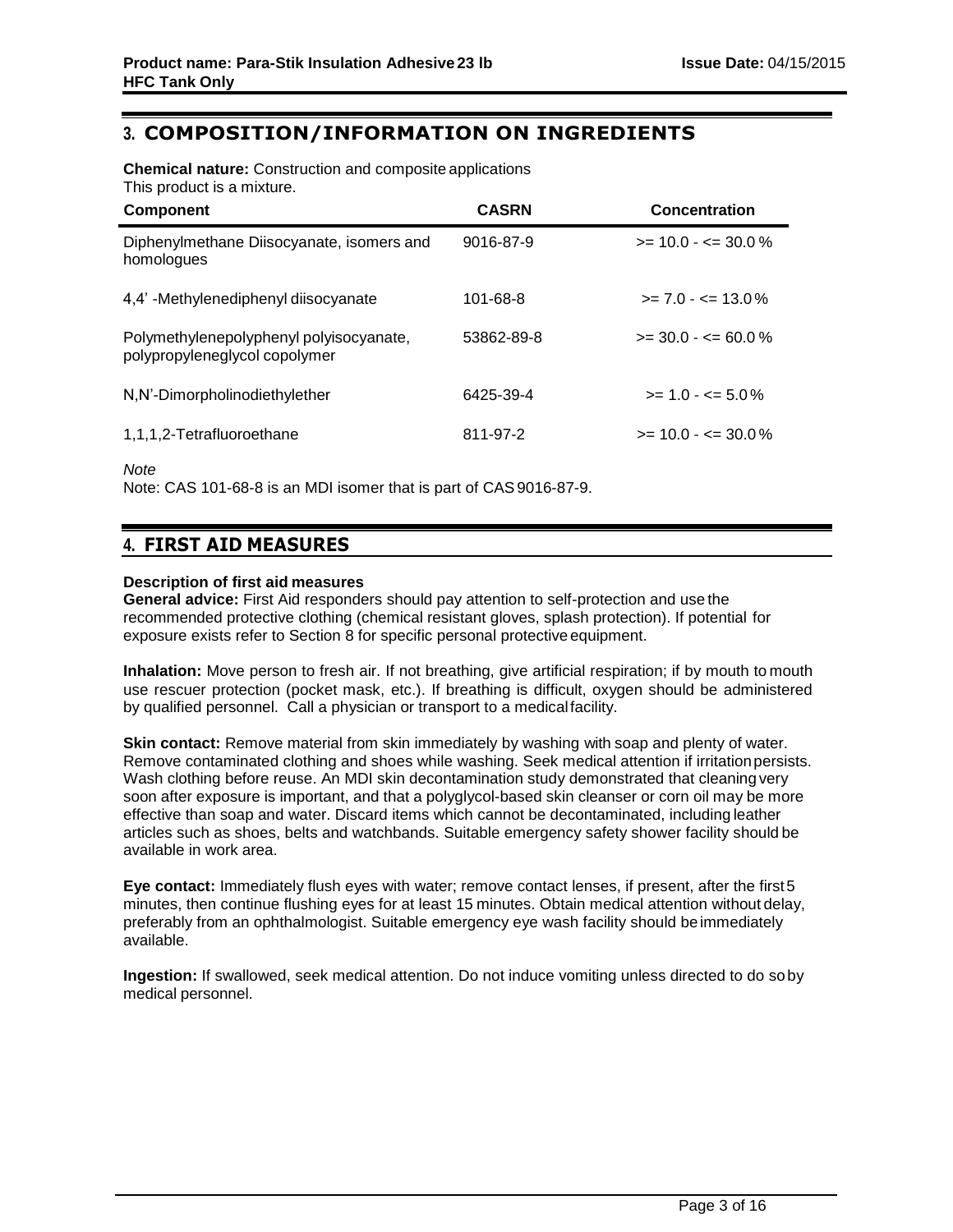**Most important symptoms and effects, both acute and delayed:** Aside from the information found under Description of first aid measures (above) and Indication of immediate medical attention and special treatment needed (below), any additional important symptoms and effects are described in Section 11: Toxicology Information.

## **Indication of any immediate medical attention and special treatment needed**

**Notes to physician:** Excessive exposure may aggravate preexisting asthma and other respiratory disorders (e.g. emphysema, bronchitis, reactive airways dysfunction syndrome). Maintain adequate ventilation and oxygenation of the patient. May cause respiratory sensitization or asthma-like symptoms. Bronchodilators, expectorants and antitussives may be of help. Treat bronchospasm with inhaled beta2 agonist and oral or parenteral corticosteroids. Exposure may increase"myocardial irritability". Do not administer sympathomimetic drugs such as epinephrine unless absolutely necessary. Respiratory symptoms, including pulmonary edema, may be delayed. Persons receiving significant exposure should be observed 24-48 hours for signs of respiratory distress. If youare sensitized to diisocyanates, consult your physician regarding working with other respiratory irritants or sensitizers. Treatment of exposure should be directed at the control of symptoms and the clinical condition of the patient.

## **5. FIREFIGHTING MEASURES**

**Suitable extinguishing media:** Water fog or fine spray. Dry chemical fire extinguishers. Carbon dioxide fire extinguishers. Foam. Alcohol resistant foams (ATC type) are preferred. General purpose synthetic foams (including AFFF) or protein foams may function, but will be less effective.

**Unsuitable extinguishing media:** Do not use direct water stream. May spreadfire.

### **Special hazards arising from the substance or mixture**

**Hazardous combustion products:** During a fire, smoke may contain the original material in addition to combustion products of varying composition which may be toxic and/or irritating. Combustion products may include and are not limited to: Nitrogen oxides. Isocyanates. Hydrogen fluoride. Hydrogen halides. Carbon dioxide.

**Unusual Fire and Explosion Hazards:** Some components of this product will burn in a fire situation. Container may vent and/or rupture due to fire. Vaporizes quickly at room temperature. Dense smoke is produced when product burns.

## **Advice for firefighters**

**Fire Fighting Procedures:** Keep people away. Isolate fire and deny unnecessary entry. Stay upwind. Keep out of low areas where gases (fumes) can accumulate. Do not use direct water stream. May spread fire. Fight fire from protected location or safe distance. Consider the use of unmanned hose holders or monitor nozzles. Immediately withdraw all personnel from the area in case of rising sound from venting safety device or discoloration of the container. Move container from fire area if this is possible without hazard. Use water spray to cool fire-exposed containers and fire-affected zone until fire is out.

**Special protective equipment for firefighters:** Wear positive-pressure self-containedbreathing apparatus (SCBA) and protective firefighting clothing (includes firefighting helmet, coat, trousers, boots, and gloves). Avoid contact with this material during firefighting operations. If contact islikely, change to full chemical resistant firefighting clothing with self-contained breathing apparatus. If this is not available, wear full chemical resistant clothing with self-contained breathing apparatus and fight fire from a remote location. For protective equipment in post-fire or non-fire clean-up situations, refer to the relevant sections.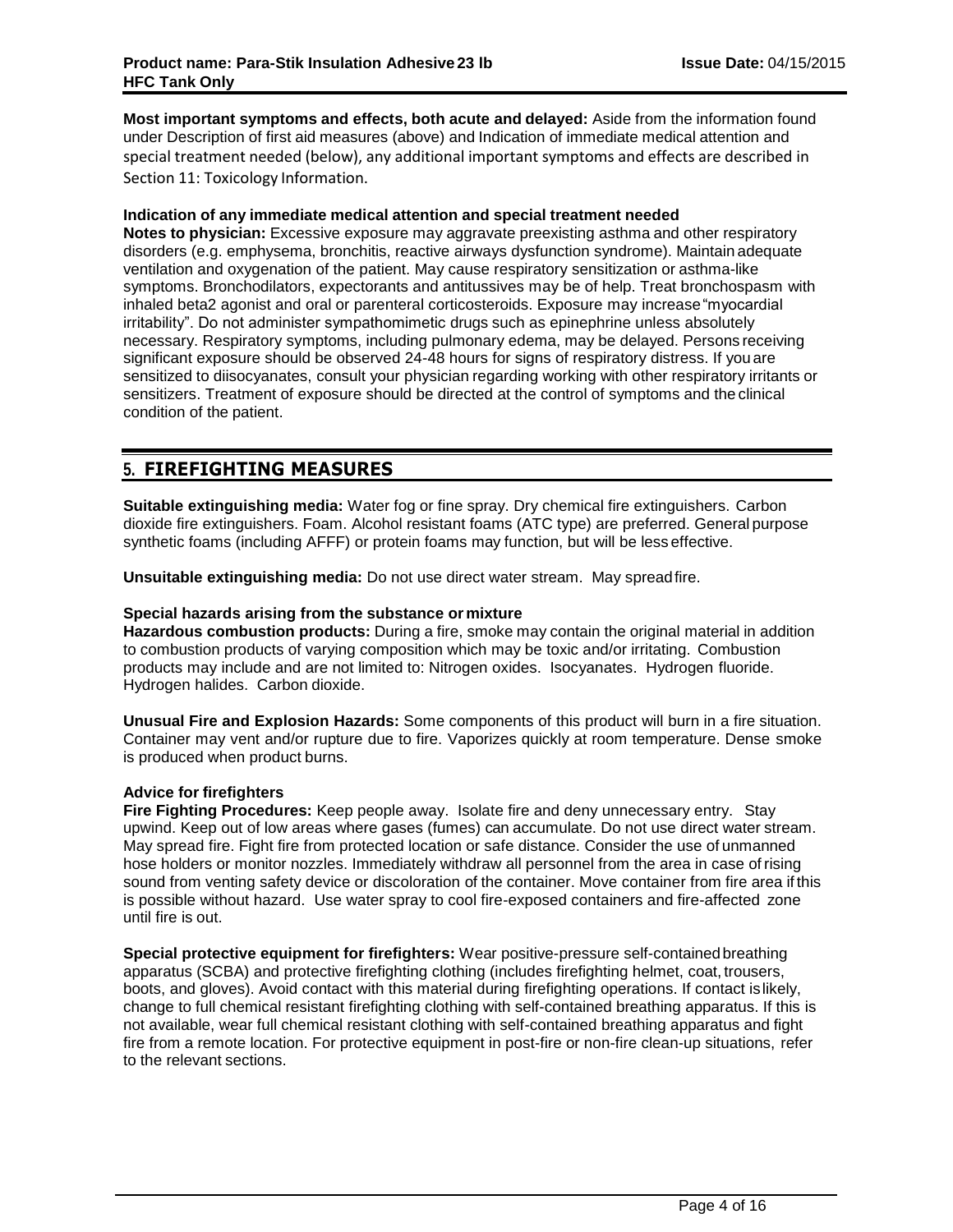## **6. ACCIDENTAL RELEASE MEASURES**

**Personal precautions, protective equipment and emergency procedures:** Isolate area. Keep unnecessary and unprotected personnel from entering the area. Keep personnel out of lowareas. Keep upwind of spill. Spilled material may cause a slipping hazard. Ventilate area of leak or spill. If available, use foam to smother or suppress. Confined space entry procedures must be followed before entering the area. Refer to section 7, Handling, for additional precautionary measures. See Section 10 for more specific information. Use appropriate safety equipment. For additional information, refer to Section 8, Exposure Controls and Personal Protection.

**Environmental precautions:** Prevent from entering into soil, ditches, sewers, waterways and/or groundwater. See Section 12, Ecological Information.

**Methods and materials for containment and cleaning up:** Contain spilled material if possible. Absorb with materials such as: Dirt. Vermiculite. Sand. Clay. Do NOT use absorbent materials such as: Cement powder (Note: may generate heat). Collect in suitable and properly labeled open containers. Do not place in sealed containers. Suitable containers include: Metal drums. Plastic drums. Polylined fiber pacs. Wash the spill site with large quantities of water. Attempt to neutralize by adding suitable decontaminant solution: Formulation 1: sodium carbonate 5 - 10%; liquiddetergent 0.2 - 2%; water to make up to 100%, OR Formulation 2: concentrated ammonia solution 3 - 8%; liquid detergent 0.2 - 2%; water to make up to 100%. If ammonia is used, use good ventilation to prevent vapor exposure. Contact your supplier for clean-up assistance. See Section 13, Disposal Considerations, for additional information.

## **7. HANDLING AND STORAGE**

**Precautions for safe handling:** Avoid contact with eyes, skin, and clothing. Avoid prolonged or repeated contact with skin. Wash thoroughly after handling. Avoid breathing vapor. Use with adequate ventilation. Keep container tightly closed. Contents under pressure. Do not puncture or incinerate container. Do not enter confined spaces unless adequately ventilated. See Section 8, EXPOSURE CONTROLS AND PERSONAL PROTECTION.

Spills of these organic materials on hot fibrous insulations may lead to lowering of the autoignition temperatures possibly resulting in spontaneous combustion.

**Conditions for safe storage:** Store in a dry place. Protect from atmospheric moisture. Maintain a nitrogen atmosphere. Do not store product contaminated with water to prevent potential hazardous reaction. Avoid temperatures above 50°C (122°F) See Section 10 for more specific information. Additional storage and handling information on this product may be obtained by calling your sales or customer service contact.

| <b>Storage stability</b> |                        |
|--------------------------|------------------------|
| Storage temperature:     | <b>Storage Period:</b> |
| 25 °C (77 °F)            | 12 Month               |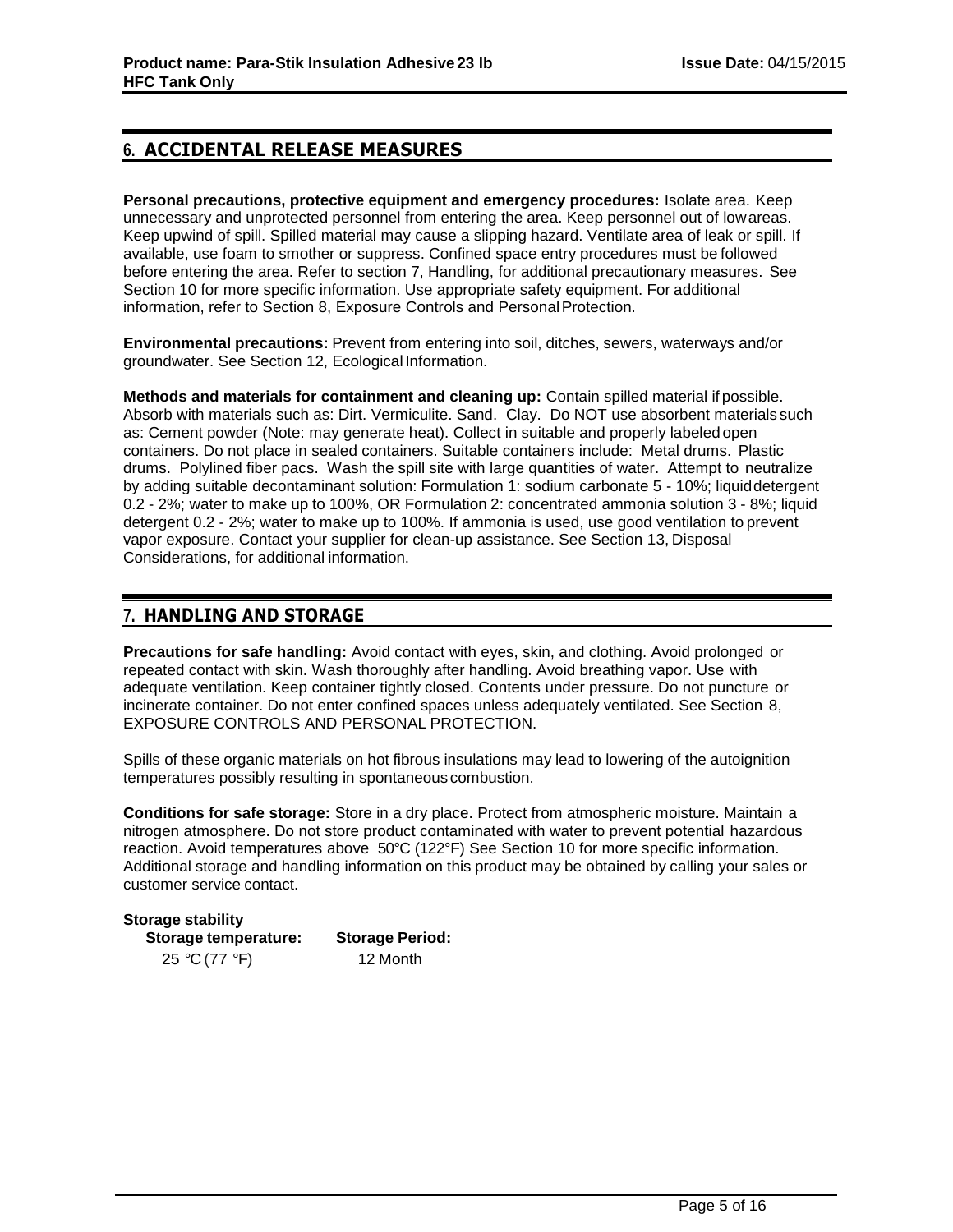## **8. EXPOSURE CONTROLS/PERSONAL PROTECTION**

## **Control parameters**

Exposure limits are listed below, if they exist.

| Component                              | <b>Regulation</b>   | <b>Type of Listing</b> | <b>Value/Notation</b>                      |
|----------------------------------------|---------------------|------------------------|--------------------------------------------|
| 4,4'-Methylenediphenyl<br>diisocyanate | <b>ACGIH</b>        | TWA                    | $0.005$ ppm                                |
| 1,1,1,2-Tetrafluoroethane              | OSHA Z-1<br>US WEEL | C.<br>TWA              | $0.2 \text{ mg/m}^3$ 0.02 ppm<br>1,000 ppm |

## **Exposure controls**

**Engineering controls:** Use only with adequate ventilation. Local exhaust ventilation maybe necessary for some operations. Provide general and/or local exhaust ventilation to control airborne levels below the exposure guidelines. Exhaust systems should be designed to move the airaway from the source of vapor/aerosol generation and people working at this point. The odor and irritancy of this material are inadequate to warn of excessive exposure. Lethal concentrations may exist in areas with poor ventilation.

## **Individual protection measures**

**Eye/face protection:** Use safety glasses (with side shields).

## **Skin protection**

**Hand protection:** Use gloves chemically resistant to this material. Examples of preferred glove barrier materials include: Chlorinated polyethylene. Neoprene. Polyethylene. Ethyl vinyl alcohol laminate ("EVAL"). Polyvinyl chloride ("PVC" or "vinyl"). Viton. Examples of acceptable glove barrier materials include: Butylrubber. Nitrile/butadiene rubber ("nitrile" or "NBR"). NOTICE: The selection of a specific glove for a particular application and duration of use in a workplace should also take into account all relevant workplace factors such as, but not limited to: Other chemicals which may be handled, physical requirements (cut/puncture protection, dexterity, thermal protection), potential body reactions to glove materials, as well as the instructions/specifications provided by the glove supplier.

**Other protection:** Use protective clothing chemically resistant to this material. Selection of specific items such as face shield, boots, apron, or full body suit will depend on the task.

**Respiratory protection:** Atmospheric levels should be maintained below the exposure guideline. When atmospheric levels may exceed the exposure guideline, use an approved airpurifying respirator equipped with an organic vapor sorbent and a particle filter. For situations where the atmospheric levels may exceed the level for which an air-purifying respirator is effective, use a positive-pressure air-supplying respirator (air line or self-contained breathing apparatus). For emergency response or for situations where the atmospheric level is unknown, use an approved positive-pressure self-contained breathing apparatus or positivepressure air line with auxiliary self-contained air supply. In confined or poorly ventilatedareas, use an approved self-contained breathing apparatus or positive pressure air line with auxiliary self-contained air supply.

The following should be effective types of air-purifying respirators: Organic vaporcartridge with a particulate pre-filter.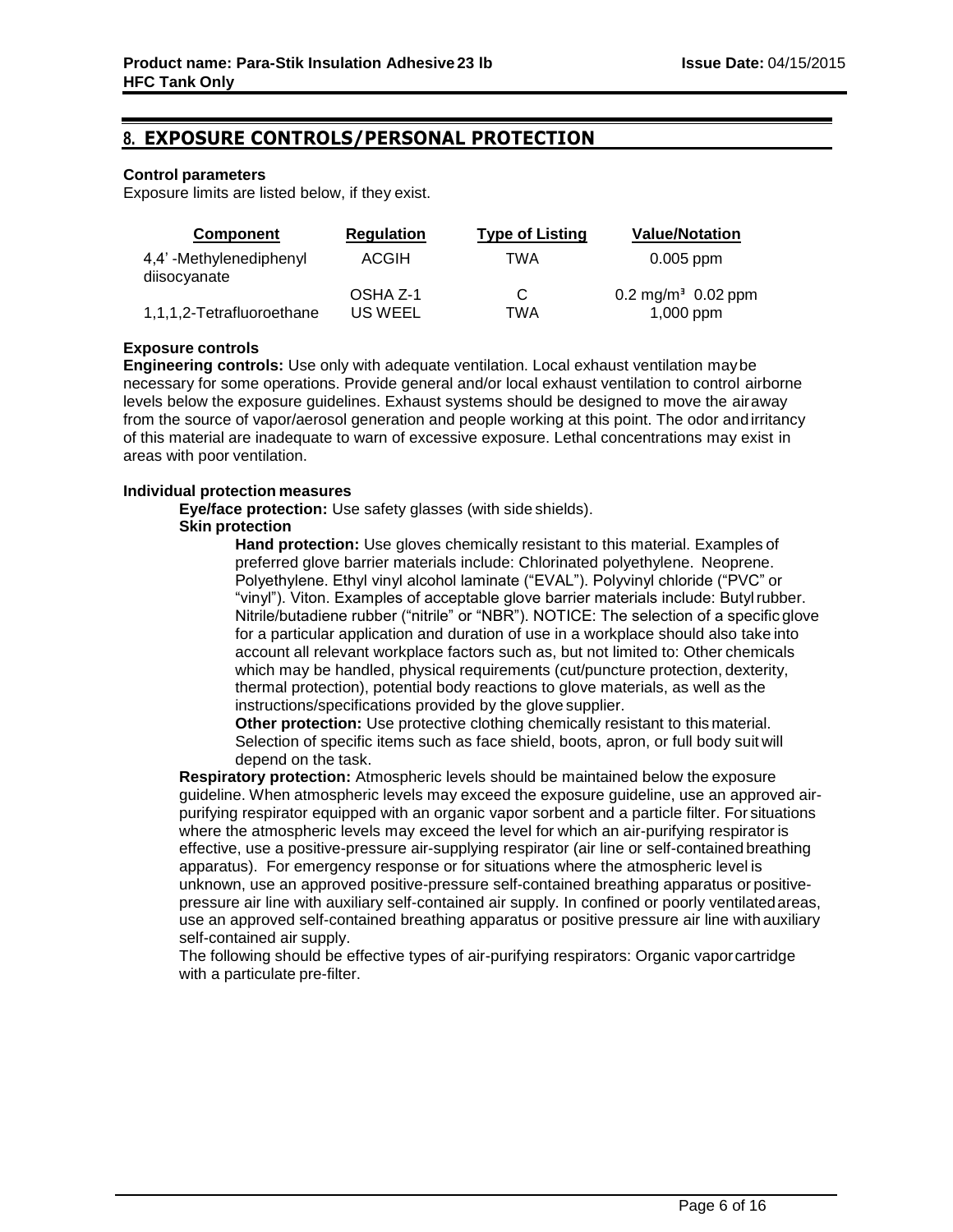## **9. PHYSICAL AND CHEMICAL PROPERTIES**

| <b>Appearance</b>                           |                              |
|---------------------------------------------|------------------------------|
| <b>Physical state</b>                       | Foam                         |
| Color                                       | Natural                      |
| Odor                                        | Very slight                  |
| <b>Odor Threshold</b>                       | No test data available       |
| рH                                          | Not applicable               |
| <b>Melting point/range</b>                  | No test data available       |
| <b>Freezing point</b>                       | No test data available       |
| Boiling point (760 mmHg)                    | No test data available       |
| <b>Flash point closed cup</b>               | Not applicable               |
| Evaporation Rate (Butyl Acetate = $1$ )     | No test data available       |
| <b>Flammability (solid, gas)</b>            | Not applicable to liquids    |
| <b>Lower explosion limit</b>                | No test data available       |
| <b>Upper explosion limit</b>                | No test data available       |
| <b>Vapor Pressure</b><br>Estimated.         | 2,100 kPa at 55 °C (131 °F)  |
| <b>Relative Vapor Density (air = 1)</b>     | No test data available       |
| Relative Density (water = 1)<br>Calculated. | 1.155 at 25°C (77 °F) / 25°C |
| <b>Water solubility</b>                     | Not applicable               |
| Partition coefficient: n- octanol/water     | No data available            |
| <b>Auto-ignition temperature</b>            | No test data                 |
| available Decomposition temperature         | No test data                 |
| available Kinematic Viscosity               | Not applicable               |
| <b>Explosive properties</b>                 | Not explosive                |
| <b>Oxidizing properties</b>                 | No                           |
| Molecular weight                            | Not applicable               |

NOTE: The physical data presented above are typical values and should not be construed as a specification.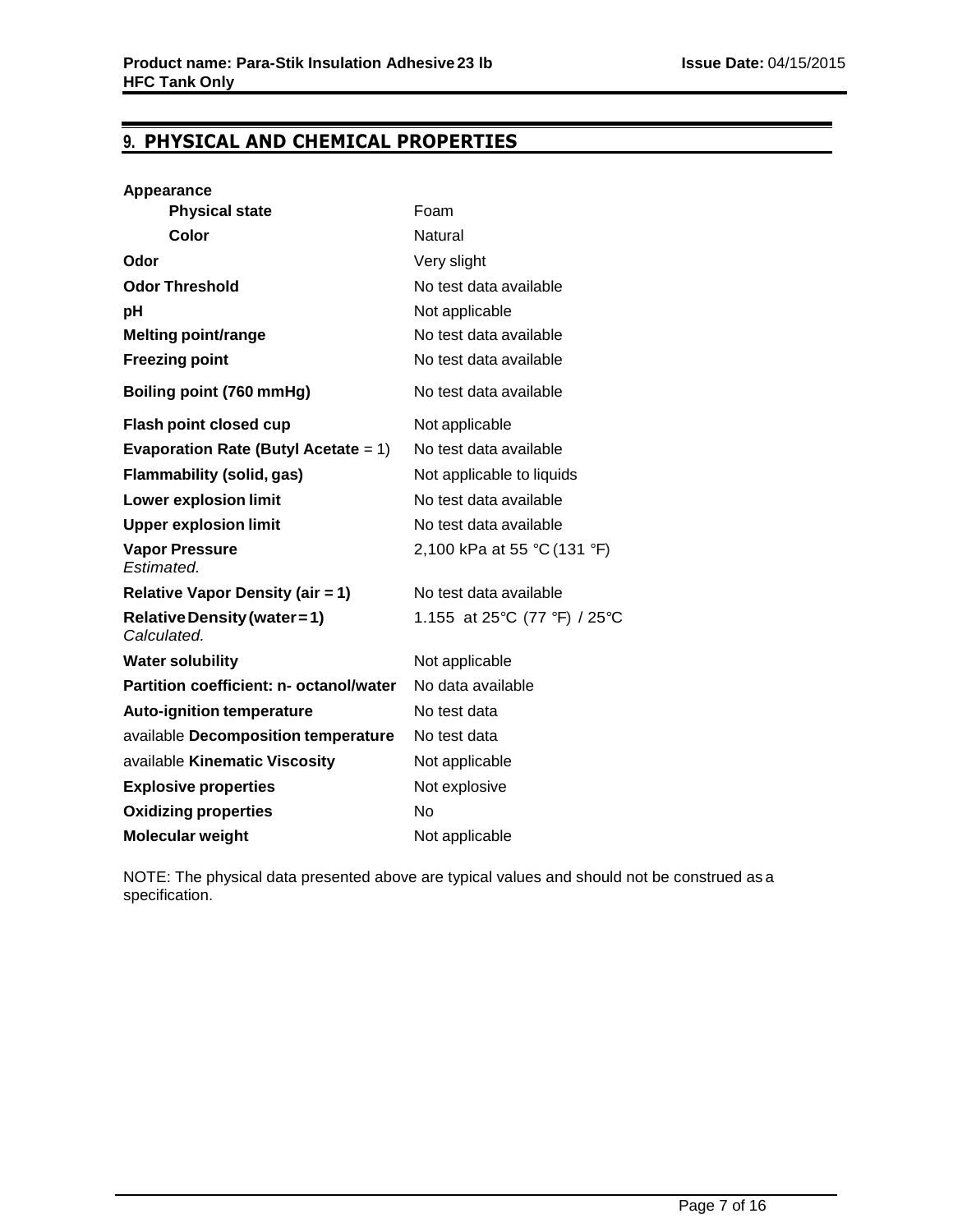## **10. STABILITY AND REACTIVITY**

**Reactivity:** No data available

**Chemical stability:** Stable under recommended storage conditions. See Storage, Section 7. Unstable at elevated temperatures.

**Possibility of hazardous reactions:** Can occur. Elevated temperatures can cause hazardous polymerization.

**Conditions to avoid:** Avoid temperatures above 50°C (122°F) Elevated temperatures can cause container to vent and/or rupture. Exposure to elevated temperatures can cause product to decompose.

**Incompatible materials:** Avoid contact with: Acids. Alcohols. Amines. Ammonia. Bases. Metal compounds. Strong oxidizers. Products based on diisocyanates like TDI and MDI react with many materials to release heat. The reaction rate increases with temperature as well as with increased contact; these reactions can become violent. Contact is increased by stirring or if the other material acts as a solvent. Products based on diisocyanates such as TDI and MDI are not soluble in water and will sink to the bottom, but react slowly at the interface. The reaction forms carbon dioxide gas and a layer of solid polyurea. Reaction with water will generate carbon dioxide andheat.

**Hazardous decomposition products:** Decomposition products depend upon temperature, air supply and the presence of other materials. Toxic gases are released during decomposition.

## **11. TOXICOLOGICAL INFORMATION**

*Toxicological information on this product or its components appear in this section when such data is available.*

## **Acute toxicity**

## **Acute oral toxicity**

Low toxicity if swallowed. Small amounts swallowed incidentally as a result of normal handling operations are not likely to cause injury; however, swallowing larger amounts may cause injury. Observations in animals include: Gastrointestinal irritation.

As product: Single dose oral LD50 has not been determined.

LD50, Rat, > 2,000 mg/kg Estimated.

## **Acute dermal toxicity**

Prolonged skin contact is unlikely to result in absorption of harmful amounts.

As product: The dermal LD50 has not been determined.

LD50, Rabbit, > 2,000 mg/kg Estimated.

## **Acute inhalation toxicity**

In confined or poorly ventilated areas, vapor can easily accumulate and can cause unconsciousness and death due to displacement of oxygen. Excessive exposure may cause irritation to upper respiratory tract (nose and throat) and lungs. May cause pulmonary edema (fluid in the lungs.) Effects may be delayed. Symptoms of excessive exposure may be anesthetic or narcotic effects; dizziness and drowsiness may be observed. Excessive exposure may increase sensitivity to epinephrine and increase myocardial irritability (irregular heartbeats). Decreased lung function has been associated with overexposure to isocyanates. As product: The LC50 has not been determined.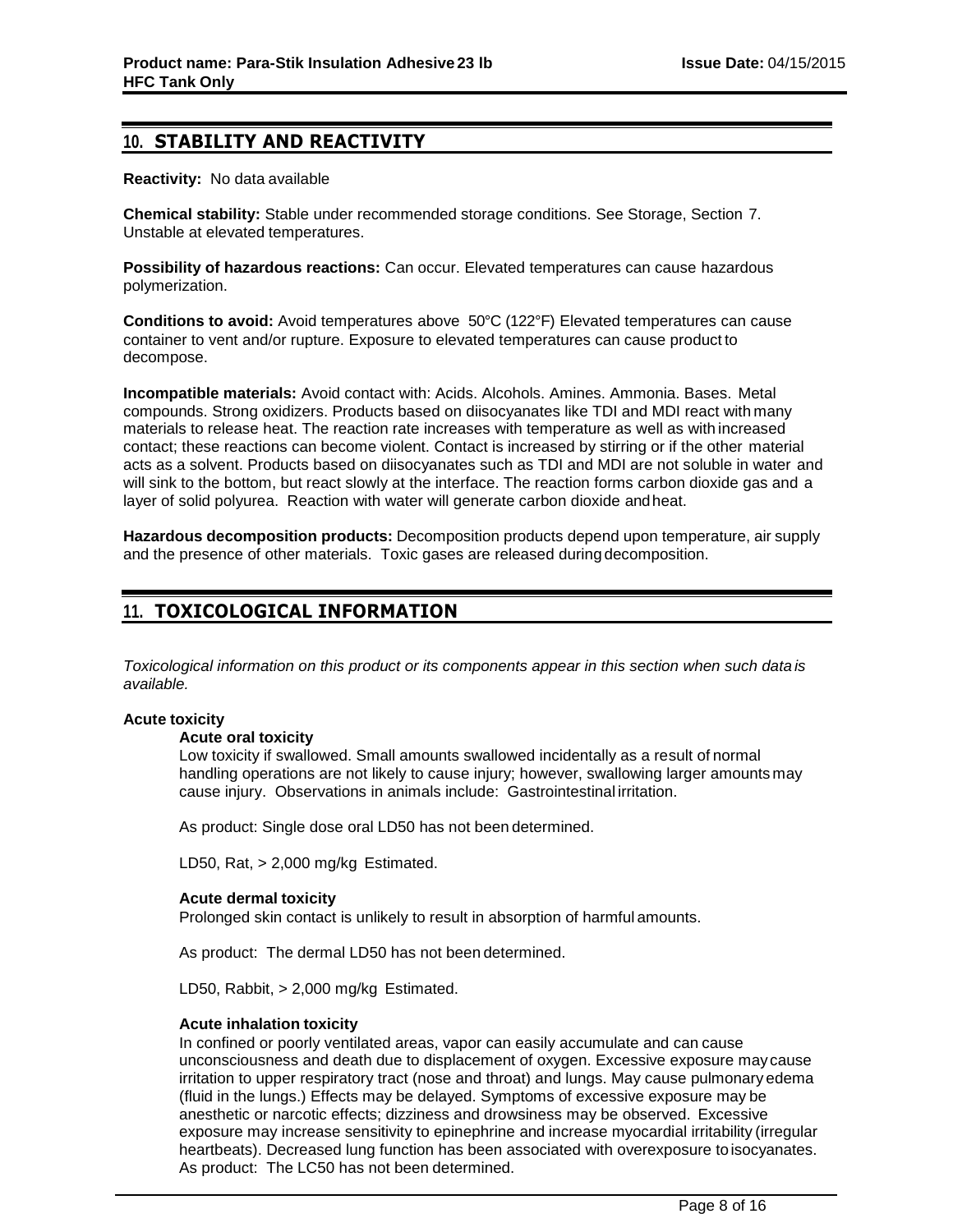## **Skin corrosion/irritation**

Prolonged contact may cause moderate skin irritation with localredness. Material may stick to skin causing irritation uponremoval. May stain skin.

## **Serious eye damage/eye irritation**

May cause eye irritation. May cause slight temporary corneal injury.

## **Sensitization**

Skin contact may cause an allergic skin reaction.

Animal studies have shown that skin contact with isocyanates may play a role inrespiratory sensitization.

May cause allergic respiratory reaction. MDI concentrations below the exposure guidelines may cause allergic respiratory reactions in individuals already sensitized. Asthma-like symptoms may include coughing, difficult breathing and a feeling of tightness in the chest. Occasionally, breathing difficulties may be lifethreatening.

## **Specific Target Organ Systemic Toxicity (SingleExposure)**

May cause respiratory irritation. Route of Exposure: Inhalation

## **Specific Target Organ Systemic Toxicity (RepeatedExposure)**

Tissue injury in the upper respiratory tract and lungs has been observed in laboratory animalsafter repeated excessive exposures to MDI/polymeric MDI aerosols.

## **Carcinogenicity**

Lung tumors have been observed in laboratory animals exposed to respirable aerosol droplets of MDI/Polymeric MDI (6 mg/m<sup>3</sup>) for their lifetime. Tumors occurred concurrently with respiratory irritation and lung injury. Current exposure guidelines are expected to protect against these effects reported for MDI.

## **Teratogenicity**

In laboratory animals, MDI/polymeric MDI did not cause birth defects; other fetal effects occurred only at high doses which were toxic to the mother.

Contains component(s) which did not cause birth defects in animals; other fetal effects occurredonly at doses toxic to the mother.

## **Reproductive toxicity**

No relevant data found.

## **Mutagenicity**

In vitro genetic toxicity studies were negative for component(s) tested. Genetic toxicity data on MDI are inconclusive. MDI was weakly positive in some in vitro studies; other in vitro studies were negative. Animal mutagenicity studies were predominantly negative. For the component(s) tested: 1,1,1,2 tetrafluoroethane animal genetic toxicity studies were negative.

## **Aspiration Hazard**

Based on physical properties, not likely to be an aspiration hazard.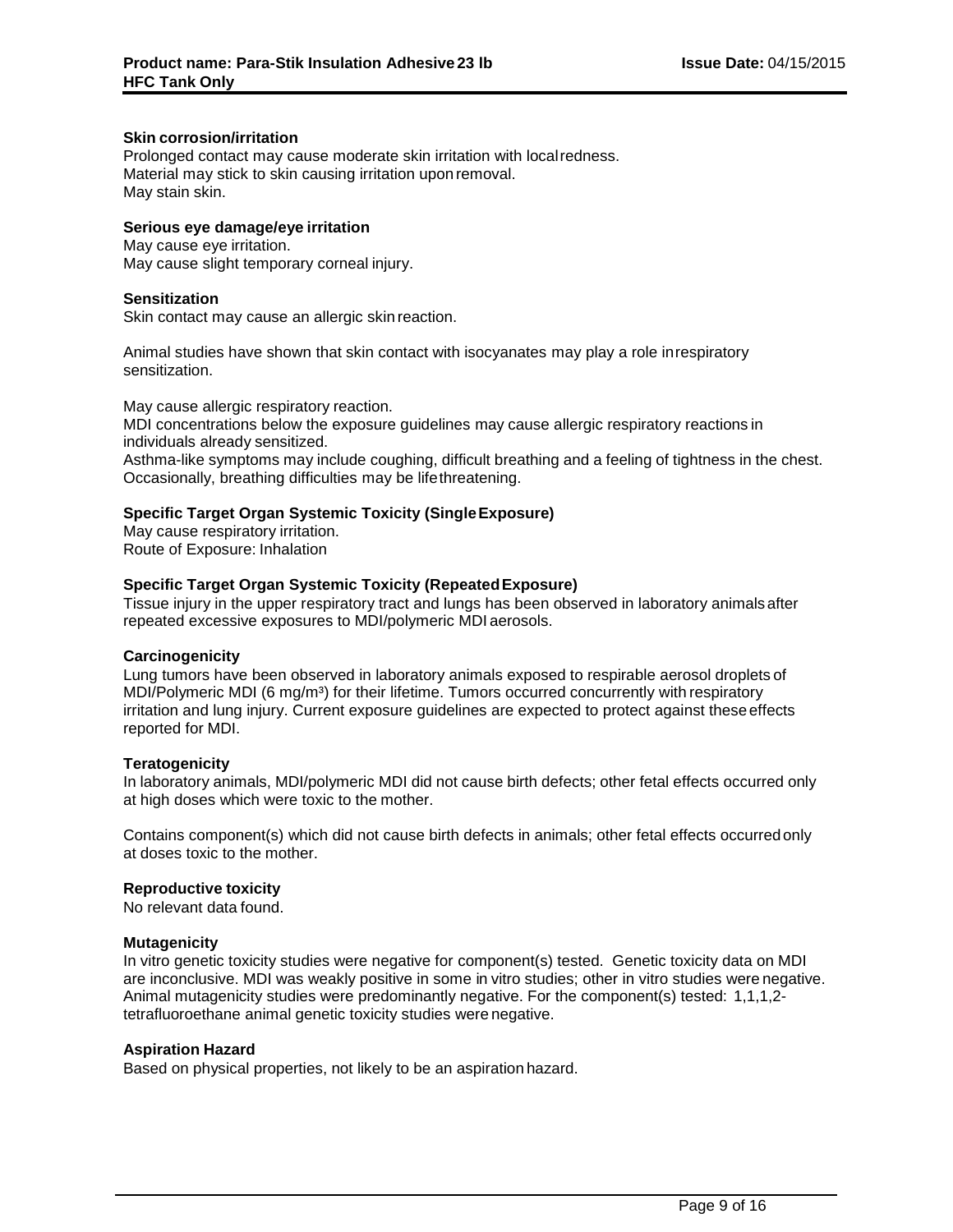## **COMPONENTS INFLUENCING TOXICOLOGY:**

#### **Diphenylmethane Diisocyanate, isomers andhomologues**

#### **Acute inhalation toxicity** LC50, Rat, 4 Hour, dust/mist, 0.49 mg/l

For similar material(s): 2,4'-Diphenylmethane diisocyanate (CAS 5873-54-1). LC50, Rat, 4 Hour, Aerosol, 0.31 mg/l

For similar material(s): 4,4'-Methylenediphenyl diisocyanate (CAS 101-68-8). LC50, Rat,1 Hour, Aerosol, 2.24 mg/l

#### **4,4' -Methylenediphenyl diisocyanate**

**Acute inhalation toxicity** LC50, Rat, 1 Hour, dust/mist, 2.24 mg/l

#### **Polymethylenepolyphenyl polyisocyanate, polypropyleneglycolcopolymer**

**Acute inhalation toxicity** The LC50 has not been determined.

## **N,N'-Dimorpholinodiethylether**

**Acute inhalation toxicity** The LC50 has not been determined.

## **1,1,1,2-Tetrafluoroethane**

**Acute inhalation toxicity** LC50, Rat, 4 Hour, vapor, > 1,500 mg/l

## **12. ECOLOGICAL INFORMATION**

*Ecotoxicological information on this product or its components appear in this section when such data is available.*

## **Toxicity**

## **Diphenylmethane Diisocyanate, isomers andhomologues**

## **Acute toxicity to fish**

The measured ecotoxicity is that of the hydrolyzed product, generally under conditions maximizing production of soluble species.

Material is practically non-toxic to aquatic organisms on an acute basis

(LC50/EC50/EL50/LL50 >100 mg/L in the most sensitive species tested).

Based on information for a similar material:

LC50, Danio rerio (zebra fish), static test, 96 Hour, > 1,000 mg/l, OECD Test Guideline 203 or **Equivalent** 

## **Acute toxicity to aquatic invertebrates**

Based on information for a similar material: EC50, Daphnia magna (Water flea), static test, 24 Hour, > 1,000 mg/l, OECD TestGuideline 202 or Equivalent

## **Acute toxicity to algae/aquatic plants**

Based on information for a similar material: NOEC, Desmodesmus subspicatus (green algae), static test, 72 Hour, Growth rate inhibition, 1,640 mg/l, OECD Test Guideline 201 or Equivalent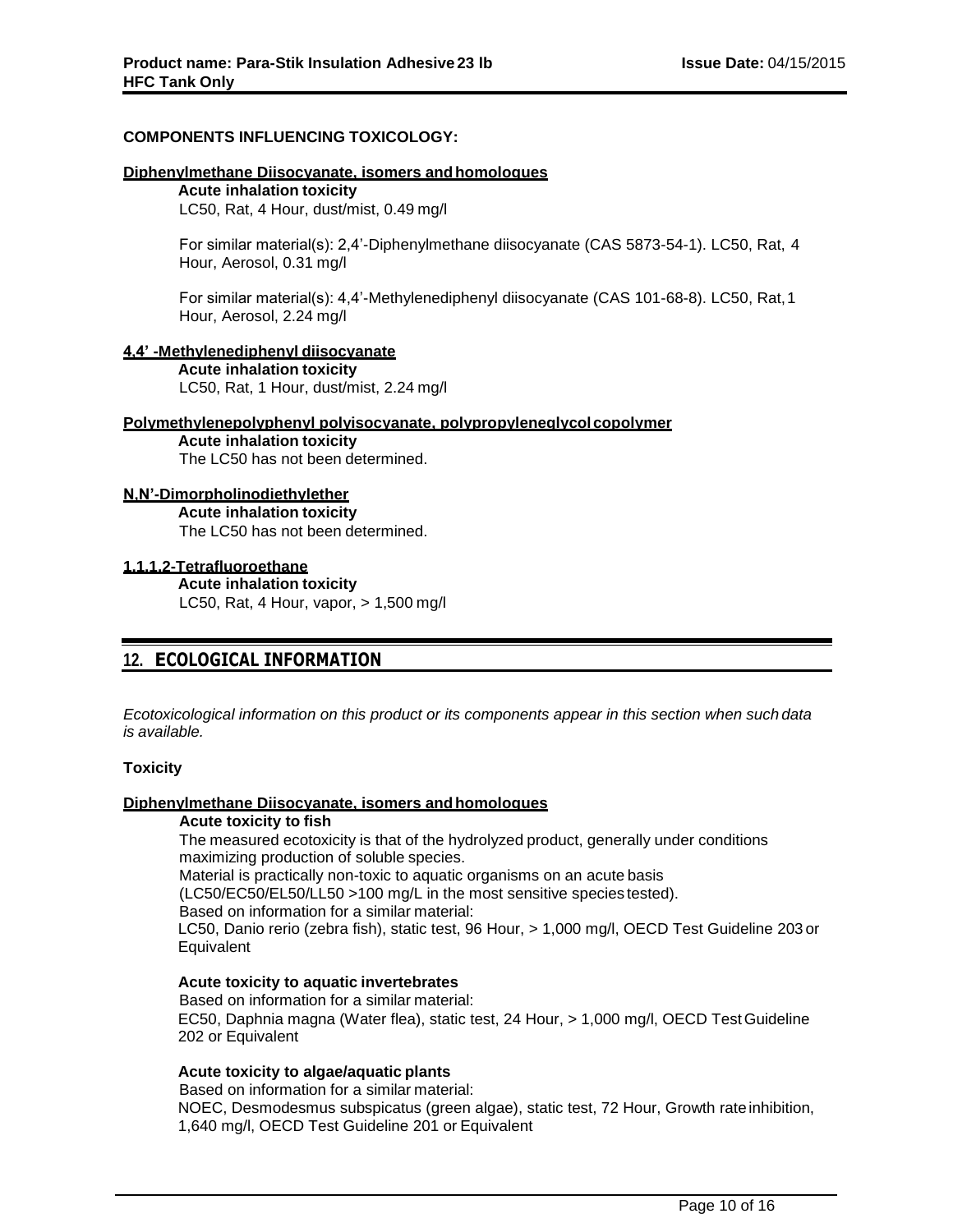## **Toxicity to bacteria**

Based on information for a similar material: EC50, activated sludge, static test, 3 Hour, Respiration rates. > 100mg/l

#### **Toxicity to soil-dwelling organisms**

EC50, Eisenia fetida (earthworms), Based on information for a similar material: 14 d, > 1,000 mg/kg

#### **Toxicity to terrestrial plants**

EC50, Avena sativa (oats), Growth inhibition, 1,000 mg/l EC50, Lactuca sativa (lettuce), Growth inhibition, 1,000 mg/l

#### **4,4' -Methylenediphenyl diisocyanate**

#### **Acute toxicity to fish**

The measured ecotoxicity is that of the hydrolyzed product, generally under conditions maximizing production of soluble species. Material is practically non-toxic to aquatic organisms on an acute basis (LC50/EC50/EL50/LL50 >100 mg/L in the most sensitive species tested). Based on information for a similar material: LC50, Danio rerio (zebra fish), static test, 96 Hour, > 1,000 mg/l, OECD Test Guideline 203 or **Equivalent** 

## **Acute toxicity to aquatic invertebrates**

Based on information for a similar material: EC50, Daphnia magna (Water flea), static test, 24 Hour, > 1,000 mg/l, OECD TestGuideline 202 or Equivalent

#### **Acute toxicity to algae/aquatic plants**

Based on information for a similar material: NOEC, Desmodesmus subspicatus (green algae), static test, 72 Hour, Growth rate inhibition, 1,640 mg/l, OECD Test Guideline 201 or Equivalent

#### **Toxicity to bacteria**

Based on information for a similar material: EC50, activated sludge, static test, 3 Hour, Respiration rates. > 100mg/l

#### **Toxicity to soil-dwelling organisms**

EC50, Eisenia fetida (earthworms), Based on information for a similar material: 14 d, > 1,000 mg/kg

## **Toxicity to terrestrial plants**

EC50, Avena sativa (oats), Growth inhibition, 1,000 mg/l EC50, Lactuca sativa (lettuce), Growth inhibition, 1,000 mg/l

#### **Polymethylenepolyphenyl polyisocyanate, polypropyleneglycolcopolymer**

**Acute toxicity to fish** Not expected to be acutely toxic to aquatic organisms.

## **N,N'-Dimorpholinodiethylether**

## **Acute toxicity to fish**

Material is practically non-toxic to fish on an acute basis (LC50 > 100 mg/L). May increase pH of aquatic systems to > pH 10 which may be toxic to aquatic organisms. LC50, Danio rerio (zebra fish), static test, 96 Hour, > 2,150 mg/l, OECD Test Guideline 203 or **Equivalent** 

#### **Acute toxicity to aquatic invertebrates**

EC50, Daphnia (water flea), static test, 48 Hour, > 100 mg/l, OECD Test Guideline 202or **Equivalent**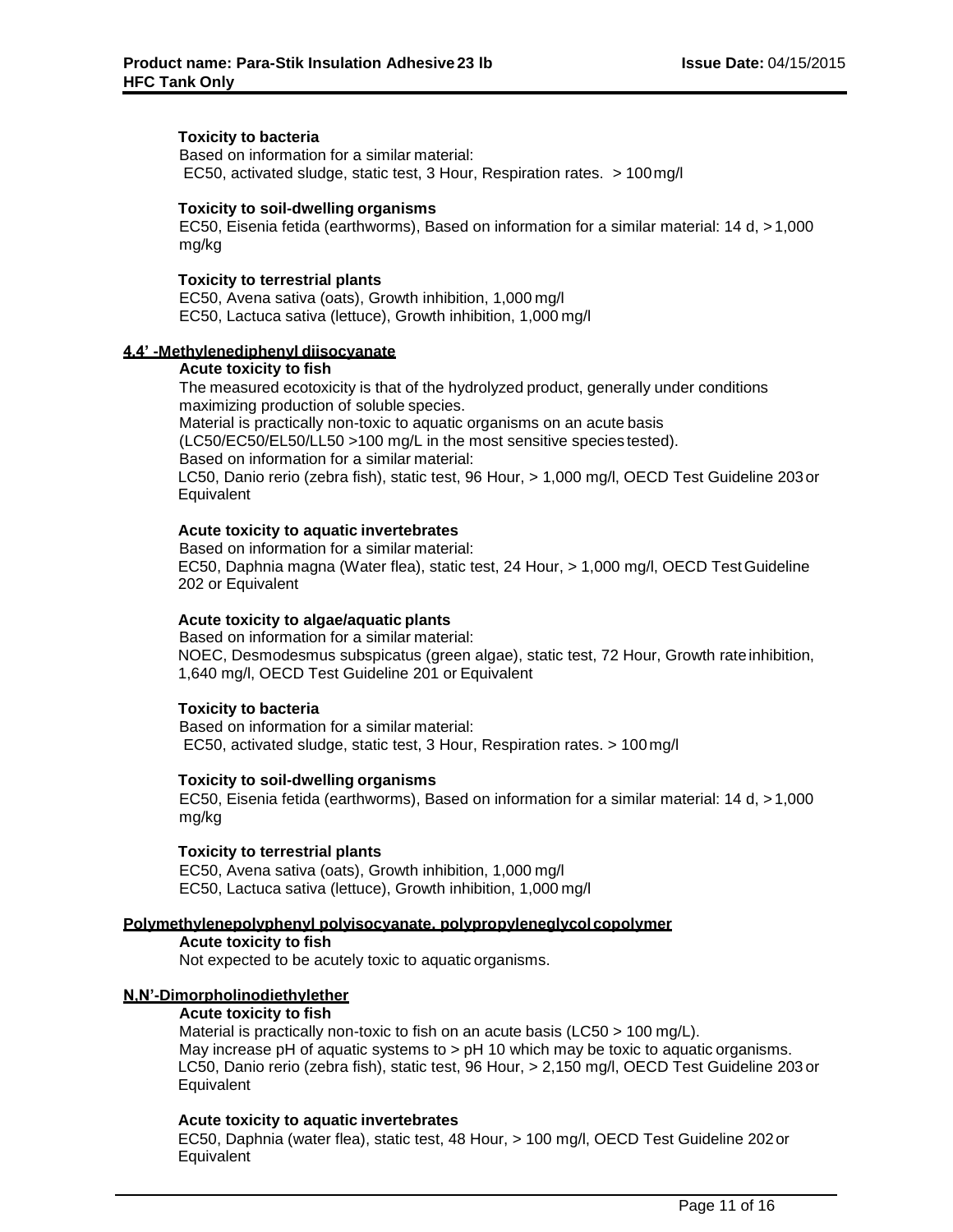#### **Acute toxicity to algae/aquatic plants**

ErC50, Algae, static test, 72 Hour, > 100 mg/l, OECD Test Guideline 201 orEquivalent

### **Toxicity to bacteria**

EC50, Bacteria, static test, 3 Hour, 100 mg/l, activated sludge test (OECD209)

## **1,1,1,2-Tetrafluoroethane**

#### **Acute toxicity to fish**

Material is practically non-toxic to aquatic organisms on an acute basis (LC50/EC50/EL50/LL50 >100 mg/L in the most sensitive species tested). LC50, Oncorhynchus mykiss (rainbow trout), semi-static test, 96 Hour, 450mg/l

#### **Acute toxicity to aquatic invertebrates**

EC50, Daphnia magna (Water flea), 48 Hour, 980 mg/l

#### **Toxicity to bacteria**

EC50, Pseudomonas putida, static test, 6 Hour, Growth inhibition, > 730 mg/l

#### **Persistence and degradability**

#### **Diphenylmethane Diisocyanate, isomers andhomologues**

**Biodegradability:** In the aquatic and terrestrial environment, material reacts with water forming predominantly insoluble polyureas which appear to be stable. In theatmospheric environment, material is expected to have a short tropospheric half-life, based on calculations and by analogy with related diisocyanates. 10-day Window: Not applicable **Biodegradation:** 0 % **Exposure time:** 28 d **Method:** OECD Test Guideline 302C or Equivalent

## **4,4' -Methylenediphenyl diisocyanate**

**Biodegradability:** In the aquatic and terrestrial environment, material reacts with water forming predominantly insoluble polyureas which appear to be stable. In the atmospheric environment, material is expected to have a short tropospheric half-life, based oncalculations and by analogy with related diisocyanates. 10-day Window: Not applicable **Biodegradation:** 0 % **Exposure time:** 28 d **Method:** OECD Test Guideline 302C or Equivalent

#### **Polymethylenepolyphenyl polyisocyanate, polypropyleneglycolcopolymer**

**Biodegradability:** Expected to degrade slowly in the environment.

## **N,N'-Dimorpholinodiethylether**

**Biodegradability:** Material is expected to biodegrade very slowly (in the environment). Fails to pass OECD/EEC tests for ready biodegradability. 10-day Window: Fail **Biodegradation:** 0 - 10 % **Exposure time:** 28 d **Method:** OECD Test Guideline 301A or Equivalent

**Theoretical Oxygen Demand:** 2.49 mg/mg

## **Photodegradation**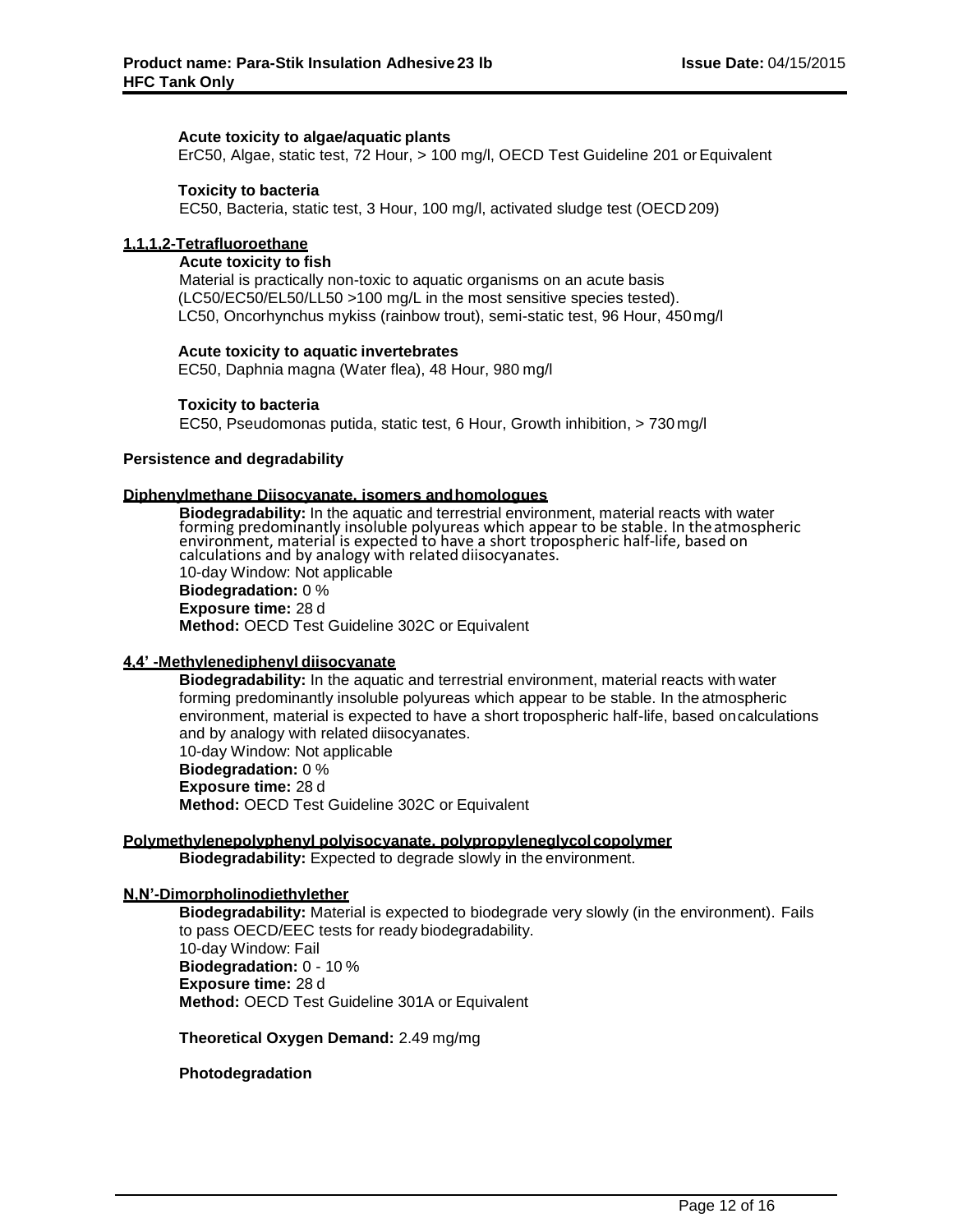**Test Type:** Half-life (indirect photolysis) **Sensitizer:** OH radicals **Atmospheric half-life:** 0.03 d **Method:** Estimated.

## **1,1,1,2-Tetrafluoroethane**

**Biodegradability:** Material is expected to biodegrade very slowly (in the environment). Fails to pass OECD/EEC tests for ready biodegradability. 10-day Window: Fail **Biodegradation:** 4 % **Exposure time:** 28 d **Method:** OECD Test Guideline 301D or Equivalent

**Theoretical Oxygen Demand:** 0.47 mg/mg

#### **Photodegradation**

**Test Type:** Half-life (indirect photolysis) **Sensitizer:** OH radicals **Atmospheric half-life:** 1,700 d **Method:** Estimated.

## **Bioaccumulative potential**

**Bioaccumulation:** No data available.

#### **Mobility in soil**

#### **Diphenylmethane Diisocyanate, isomers andhomologues**

In the aquatic and terrestrial environment, movement is expected to be limited by its reaction with water forming predominantly insoluble polyureas.

#### **4,4' -Methylenediphenyl diisocyanate**

In the aquatic and terrestrial environment, movement is expected to be limited by its reaction with water forming predominantly insoluble polyureas.

## **Polymethylenepolyphenyl polyisocyanate, polypropyleneglycol copolymer**

In the aquatic and terrestrial environment, movement is expected to be limited by its reaction with water forming predominantly insoluble polyureas.

## **N,N'-Dimorpholinodiethylether**

Potential for mobility in soil is low (Koc between 500 and 2000). Given its very low Henry's constant, volatilization from natural bodies of water or moist soil is not expected to be an important fate process. **Partition coefficient (Koc):** 784 Estimated.

## **1,1,1,2-Tetrafluoroethane**

Potential for mobility in soil is high (Koc between 50 and 150). **Partition coefficient (Koc):** 97 Estimated.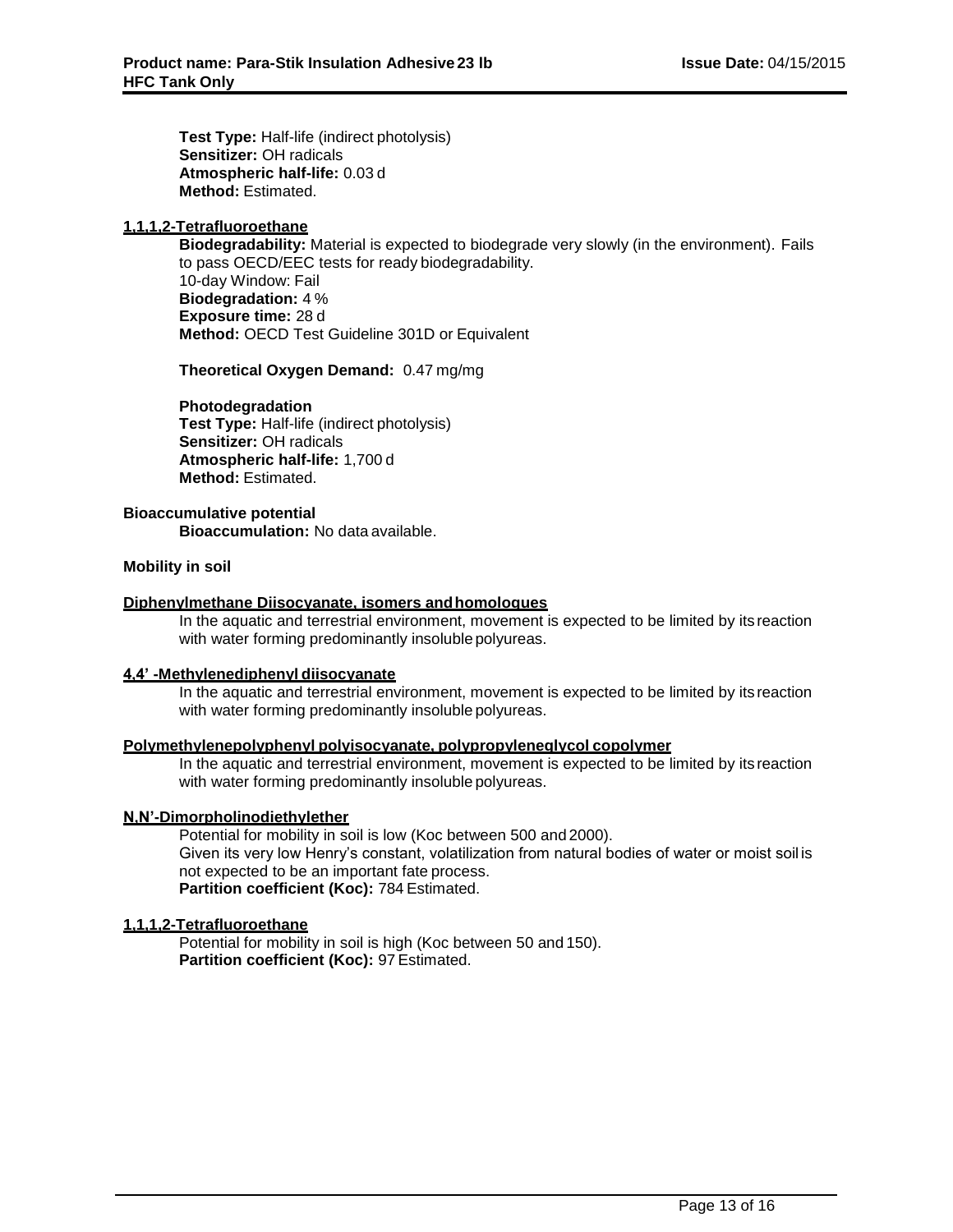## **13. DISPOSAL CONSIDERATIONS**

**Disposal methods:** DO NOT DUMP INTO ANY SEWERS, ON THE GROUND, OR INTO ANYBODY OF WATER. All disposal practices must be in compliance with all Federal, State/Provincial and local laws and regulations. Regulations may vary in different locations. Waste characterizations and compliance with applicable laws are the responsibility solely of the waste generator. AS YOUR SUPPLIER, WE HAVE NO CONTROL OVER THE MANAGEMENT PRACTICES OR MANUFACTURING PROCESSES OF PARTIES HANDLING OR USING THIS MATERIAL. THE INFORMATION PRESENTED HERE PERTAINS ONLY TO THE PRODUCT AS SHIPPED IN ITS INTENDED CONDITION AS DESCRIBED IN SDS SECTION: Composition Information. FOR UNUSED & UNCONTAMINATED PRODUCT, the preferred options include sending to a licensed, permitted: Recycler. Reclaimer. Incinerator or other thermal destruction device. For additional information, refer to: Handling & Storage Information, SDS Section 7 Stability & Reactivity Information, SDS Section 10 Regulatory Information, SDS Section15

## **14. TRANSPORT INFORMATION**

#### **DOT**

| Proper shipping name                        | Chemical under pressure, n.o.s. (1,1,1,2-Tetrafluoroethane) |
|---------------------------------------------|-------------------------------------------------------------|
| UN number                                   | UN 3500                                                     |
| <b>Class</b>                                | 22                                                          |
| Packing group<br><b>Reportable Quantity</b> | MDI                                                         |

## **Classification for SEA transport (IMO-IMDG):**

| Proper shipping name       | CHEMICAL UNDER PRESSURE, N.O.S.                        |
|----------------------------|--------------------------------------------------------|
|                            | (1,1,1,2- Tetrafluoroethane)                           |
| UN number                  | UN 3500                                                |
| <b>Class</b>               | 2.2                                                    |
| Packing group              |                                                        |
| <b>Marine pollutant</b>    | No.                                                    |
| <b>Transport in bulk</b>   | Consult IMO regulations before transporting ocean bulk |
| according to Annex I or II |                                                        |
| of MARPOL 73/78 and the    |                                                        |
| <b>IBC or IGC Code</b>     |                                                        |
|                            |                                                        |

## **Classification for AIR transport (IATA/ICAO):**

| Proper shipping name | Chemical under pressure, n.o.s. (1,1,1,2-Tetrafluoroethane) |
|----------------------|-------------------------------------------------------------|
| UN number            | UN 3500                                                     |
| Class                | 2.2                                                         |
| <b>Packing group</b> |                                                             |

This information is not intended to convey all specific regulatory or operational requirements/information relating to this product. Transportation classifications may vary by container volume and may be influenced by regional or country variations in regulations. Additional transportation system information can be obtained through an authorized sales or customer service representative. It is the responsibility of the transporting organization to follow all applicable laws, regulations and rules relating to the transportation of thematerial.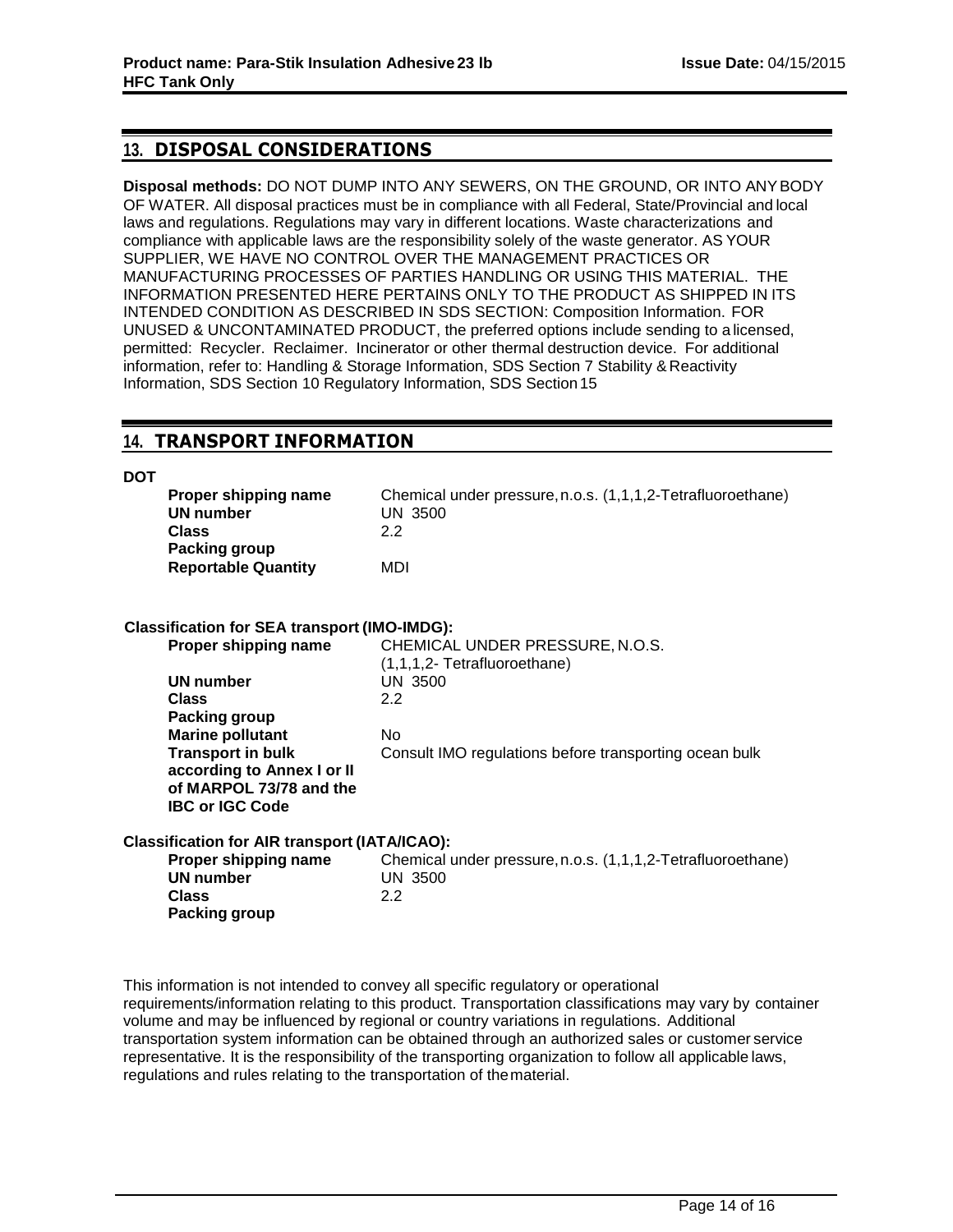## **15. REGULATORY INFORMATION**

## **OSHA Hazard Communication Standard**

This product is a "Hazardous Chemical" as defined by the OSHA Hazard Communication Standard, 29 CFR 1910.1200.

## **Superfund Amendments and Reauthorization Act of 1986 Title III (Emergency Planning and Community Right-to-Know Act of 1986) Sections 311 and 312**

Acute Health Hazard Chronic Health Hazard Sudden Release of Pressure Hazard

## **Superfund Amendments and Reauthorization Act of 1986 Title III (Emergency Planning and Community Right-to-Know Act of 1986) Section 313**

This product contains the following substances which are subject to the reporting requirements of Section 313 of Title III of the Superfund Amendments and Reauthorization Act of 1986 and which are listed in 40 CFR 372.

| <b>Components</b>                                    | <b>CASRN</b> |
|------------------------------------------------------|--------------|
| Diphenylmethane Diisocyanate, isomers and homologues | 9016-87-9    |
| 4,4'-Methylenediphenyl diisocyanate                  | 101-68-8     |

## **Pennsylvania Worker and Community Right-To-Know Act:**

To the best of our knowledge, this product does not contain chemicals at levels which require reporting under this statute.

## **California Proposition 65 (Safe Drinking Water and Toxic Enforcement Act of1986)**

This product contains no listed substances known to the State of California to cause cancer,birth defects or other reproductive harm, at levels which would require a warning under thestatute.

## **United States TSCA Inventory (TSCA)**

All components of this product are in compliance with the inventory listing requirements of the U.S. Toxic Substances Control Act (TSCA) Chemical Substance Inventory.